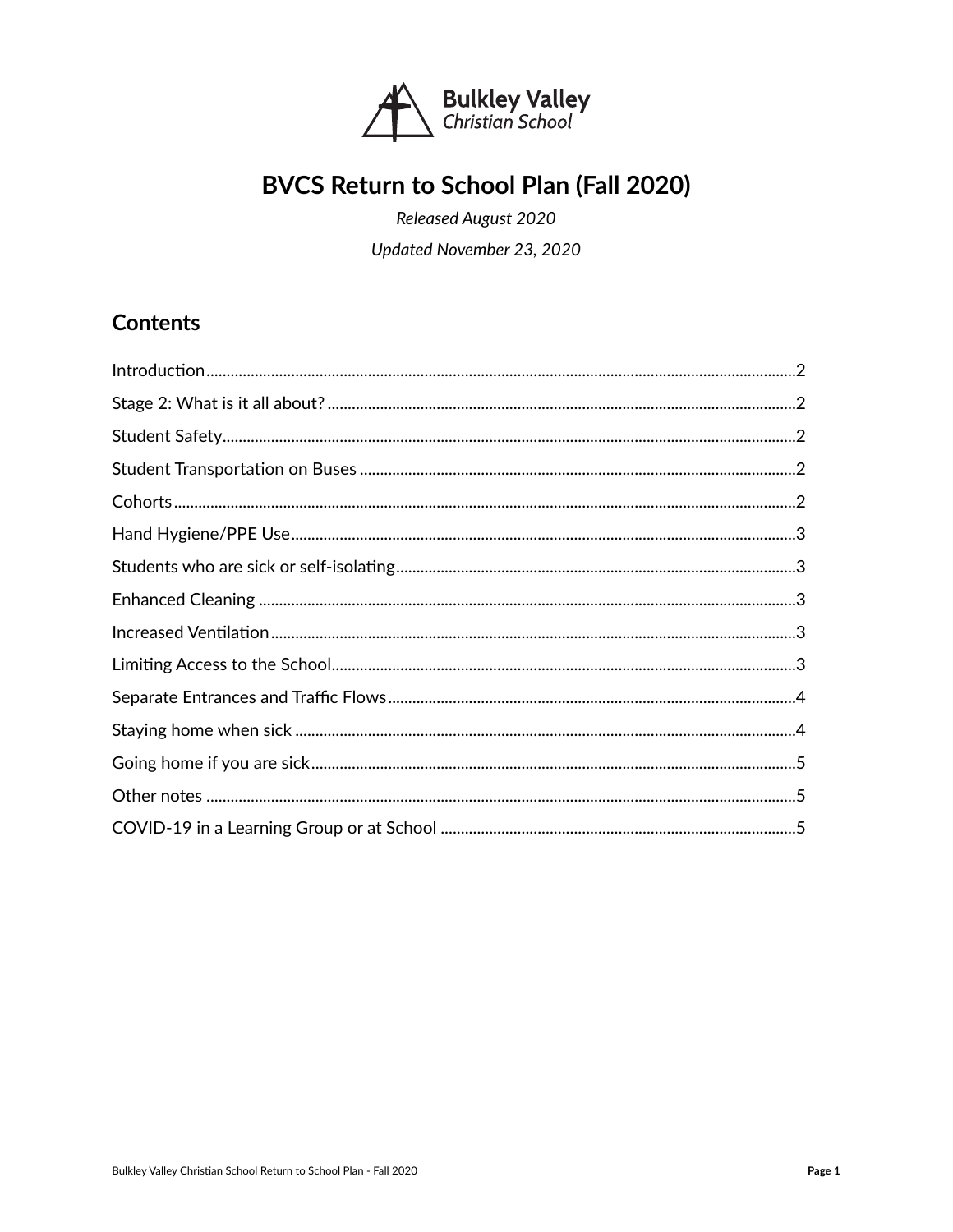# <span id="page-1-0"></span>**Introduction**

As per Ministry of Education announcements at the end of July 2020, we are planning for a full, Stage 2 return to in-class instruction on Tuesday, September 8th. The BVCS School's Restart Plan has been developed in accordance with the [Operational Guidelines for School Districts and Independent School](https://www2.gov.bc.ca/assets/gov/education/administration/kindergarten-to-grade-12/safe-caring-orderly/k-12-covid-19-health-safety-guidlines.pdf)  [Authorities](https://www2.gov.bc.ca/assets/gov/education/administration/kindergarten-to-grade-12/safe-caring-orderly/k-12-covid-19-health-safety-guidlines.pdf) *(August 17, 2020)* , BC Centre for Disease Control's [Public Health Guidance for K-12 Settings](http://www.bccdc.ca/Health-Info-Site/Documents/COVID_public_guidance/Guidance-k-12-schools.pdf) (July 29, 2020), the [Provincial COVID-19 Health & Safety Guidelines for K-12 Settings](https://www2.gov.bc.ca/assets/gov/education/administration/kindergarten-to-grade-12/safe-caring-orderly/k-12-covid-19-health-safety-guidlines.pdf) *(August 17, 2020)* , and WorkSafe BC's [K-12 Education: Protocols for Returning to Operation](https://www.worksafebc.com/en/about-us/covid-19-updates/covid-19-returning-safe-operation/education) *(August 11, 2020)* . Parents and caregivers are encouraged to read this document carefully.

# <span id="page-1-1"></span>**Stage 2: What is it all about?**

The updated (July 29, 2020), Ministry of Education five-stage framework for K-12 education during the current] COVID-19 pandemic can be found [here](https://www2.gov.bc.ca/assets/gov/education/administration/kindergarten-to-grade-12/safe-caring-orderly/k-12-education-restart-plan.pdf). In Stage 2, the focus is on maximizing in-class instruction for K-12 students through the initiation of learning groups (cohorts). The size of our school allows us to offer a full-time return for all K-12 students in September, with an updated Health and Safety Plan. We are able to reduce the cohort size to fewer students than suggested by the Ministry.

We are making adjustments to our procedures and protocols while maintaining a high level of normalcy for all students. It is essential that we balance our concern with safety for students and staff and maintaining an environment conducive to learning.

# <span id="page-1-2"></span>**Student Safety**

The Minister of Education, the Provincial Health Officer, and the administration of BVCS feel strongly that returning to school at this time is safe for students. It's important to note the very low level of active cases in the north and the low impact of COVID 19 on children and youth. Add to this, the advantages of a small school with excellent ventilation and many learning spaces, and we are confident that students can return safely to BVCS.

# <span id="page-1-3"></span>**Student Transportation on Buses**

Busing to and from school is provided through School District 54, who follow specific protocols and procedures to ensure student safety. BVCS school buses are used for field trips only. Health and Safety measures will be stated in permission forms for approved field trips. Bus drivers will be given a checklist of procedures to follow, and cleaning/disinfecting materials. Only cohortbased field trips will be approved in Stage 2.

# <span id="page-1-4"></span>**Cohorts**

The cohort model is being employed to minimize the number of overall contacts and assist with contact tracing in the event of infection. Note that contact tracing is the responsibility of public health authorities. BVCS will assist by providing contact information, upon official request. Students and staff in a cohort will learn and take breaks together, and interact with other cohorts only in contexts where strict (2 metre) physical distancing can be maintained. You can read more about the Ministry prescribed cohort or "learning groups" [here .](https://www2.gov.bc.ca/gov/content/education-training/k-12/covid-19-return-to-school)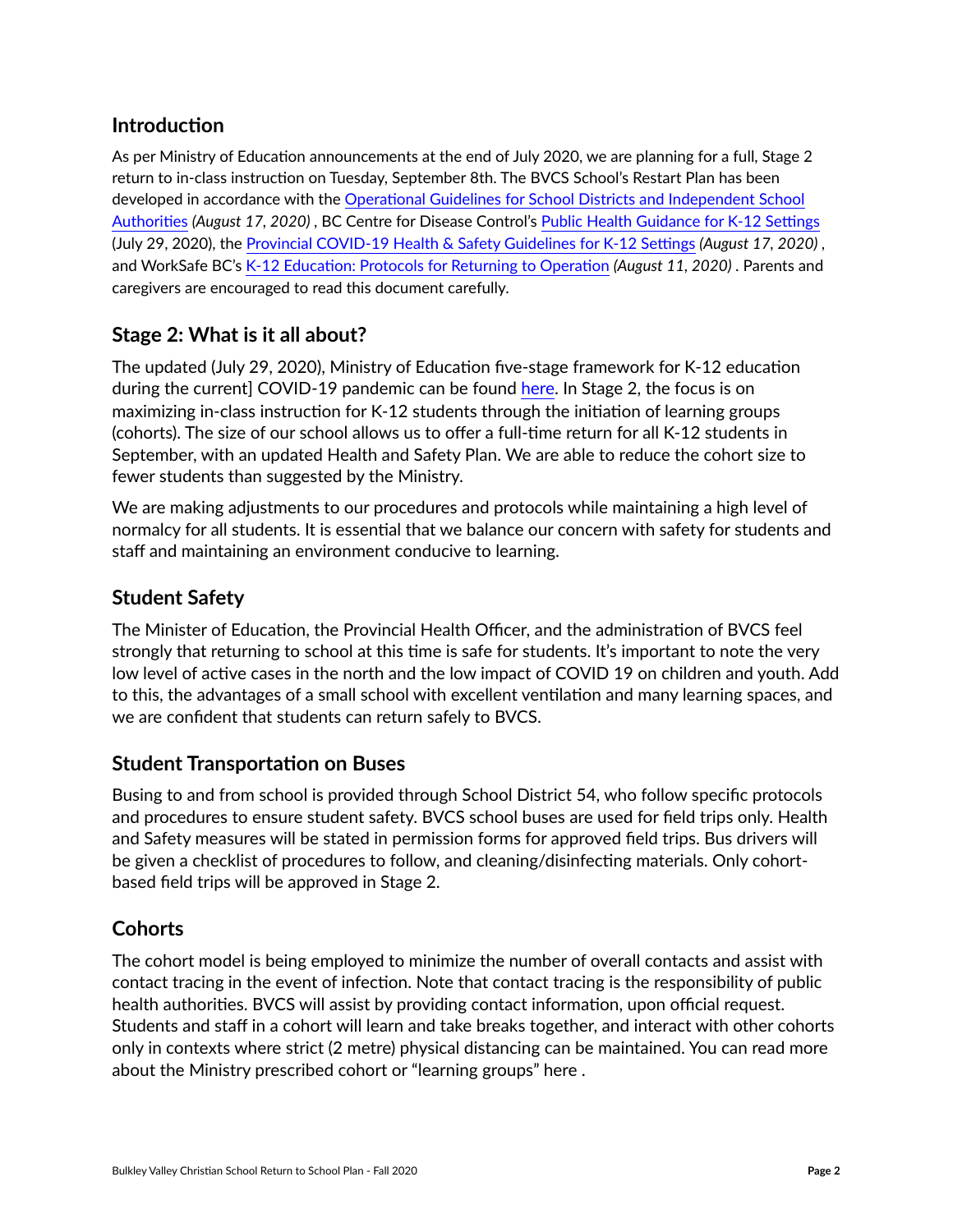- a. Elementary students and staff will be organized into cohorts of less 60 persons. Cohorts will be organized in grade-based clusters (K-3, 4-5, 6-7). Elementary students will be almost entirely in their classroom group for learning activities.
- b. High school students will be one main cohort (approximately 70 persons each). For all educational activities and in most situations, Grade 8 and 9 will be separated from Grade 10-12
- c. Some staff, will work with multiple cohorts. As such, they will adhere to strict (2 metre) physical distancing in their work with students and staff outside of their main cohort and/ or wear PPE
- d. Teachers are encouraged to use other learning spaces within the school to further limit group sizes. Teachers are also encouraged to use outside learning spaces when appropriate.
- e. DL students who join the Bricks and Mortar school for activities will be considered part of the cohort at their grade level.

# <span id="page-2-0"></span>**Hand Hygiene/PPE Use**

Students will be expected to wash their hands before school and during transition time. As well, all Grade 6-12 students will wear masks if they are in situations where they cannot maintain social distancing with students outside their cohort. This will not have a significant impact on students due to the small size of our school. Any student or staff may wear masks at any time if they choose.

## <span id="page-2-1"></span>**Students who are sick or self-isolating**

BVCS staff and administration will provide support for all students who must miss school because of COVID symptoms or because they are self-isolating so to ensure that students will not be behind when returning to school.

## <span id="page-2-2"></span>**Enhanced Cleaning**

It is important to remember that current research suggests that COVID 19 is not primarily spread via surfaces. This being said, all areas of the school used by students/staff need to be cleaned daily by our janitorial staff while high touch areas will be cleaned midday by staff.

#### <span id="page-2-3"></span>**Increased Ventilation**

We are increasing the amount of air flow by adapting our modern ventilation system.

## <span id="page-2-4"></span>**Limiting Access to the School**

We are encouraging most parent-staff interaction to be virtual. Parents or any visitor should report to the office when coming to the school. All visitors will be required to mask. There will be no spectators for sporting events.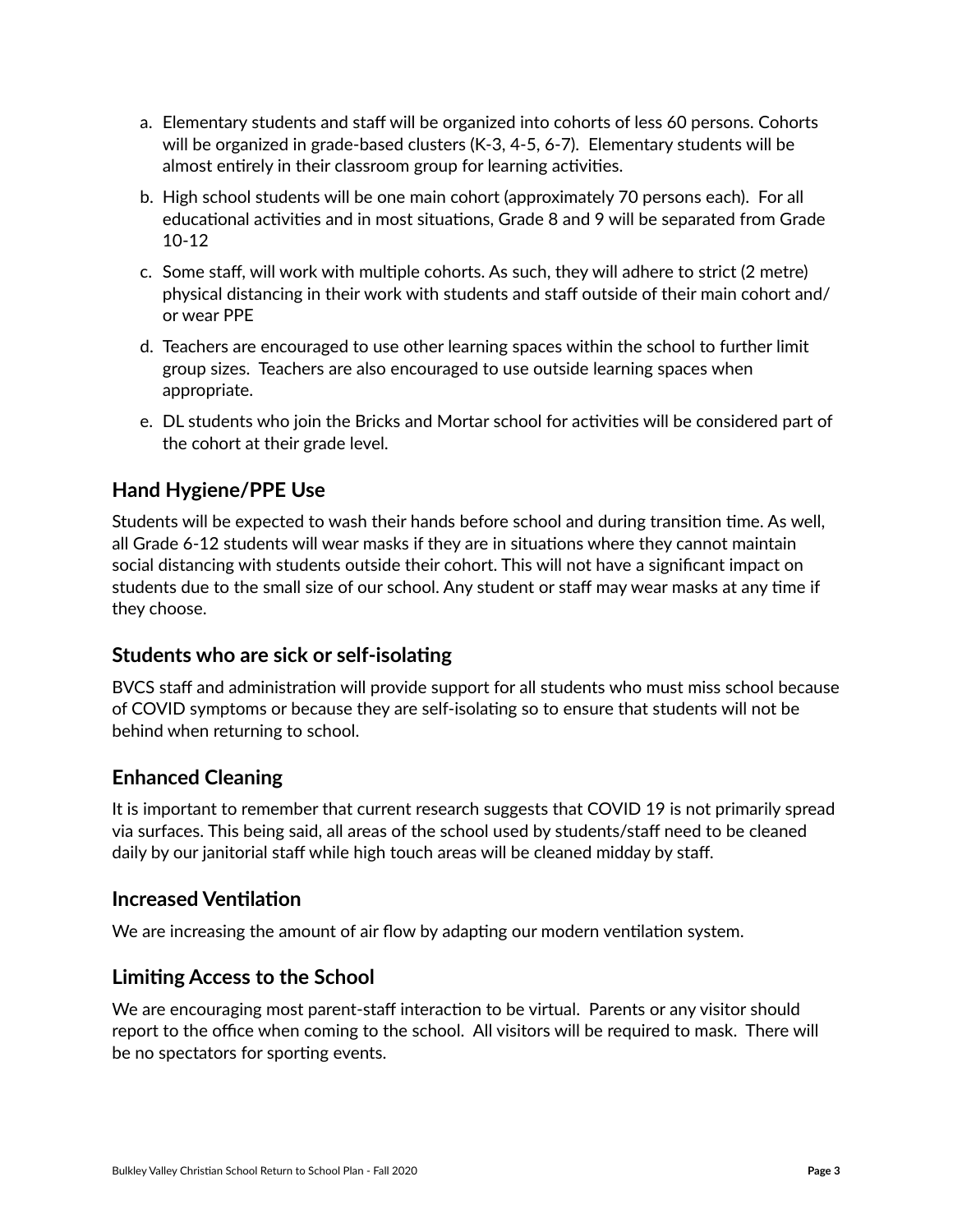# <span id="page-3-0"></span>**Separate Entrances and Traffic Flows**

Cohorts will enter at different entrances and we will manage traffic flow throughout the school to minimize interaction between cohort groups.

### <span id="page-3-1"></span>**Staying home when sick**

#### *Daily self-assessment*

Staff are required to perform daily self-assessment for common-cold, influenza, an[d](http://www.bccdc.ca/health-info/diseases-conditions/covid-19/about-covid-19/symptoms) [COVID-19](http://www.bccdc.ca/health-info/diseases-conditions/covid-19/about-covid-19/symptoms)  [like symptoms](http://www.bccdc.ca/health-info/diseases-conditions/covid-19/about-covid-19/symptoms) prior to coming to work. Parents/Caregivers must assess their child(ren) daily for symptoms of common cold, influenza, COVID-19 or other infectious respiratory disease before sending them to school. Staff or Parent/Caregivers that are unsure how to interpret symptoms, are encouraged to use the [BC COVID-19 Self-Assessment Tool](https://bc.thrive.health/) or consult with their physician.

A 14 day self-isolation period for staff and students is mandatory for those identified as a close contact of a confirmed case or an outbreak of COVID-19, OR if they have recently returned from travel outside of Canada.

If your child has a symptom consistent with a previously diagnosed health condition (such as asthma, allergies, etc.) and this symptom is not unusual for your child, they may come to school. No assessment or note is required from a health care provider.

2) If your child has mild symptoms without a fever, monitor at home for 24 hours. If symptoms improve or remain mild, they can return to school without further assessment. Students with mild symptoms may be encouraged to mask.

3) If your child has a fever, or if other symptoms continue after 24 hours, seek a health assessment. A health assessment can include

- $\ge$  Calling 8-1-1
- $\geq$  ConsulPng with a primary care provider like a doctor
- $\geq$  Or having a COVID-19 test

#### **If a COVID-19 test is recommended by a health assessment:**

a) ) If the test is positive, your child should stay home unPl they are told by public health to end their self isolation in most cases around 10 days.

b) If the test is negative, the student may return to school once symptoms have improved and they feel well enough. Students may return to school if symptoms are mild and improving.

c) If a parent chooses not to have a COVID-10 test for their child, the child should stay home from school for 10 days from the onset of symptoms, and then may return if feeling well enough.

If a COVID-19 test is not recommended by the health assessment, the person can return to school when symptoms have improved and they feel well enough.

BVCS will not require a health-care provider note to confirm the health status of an individual.